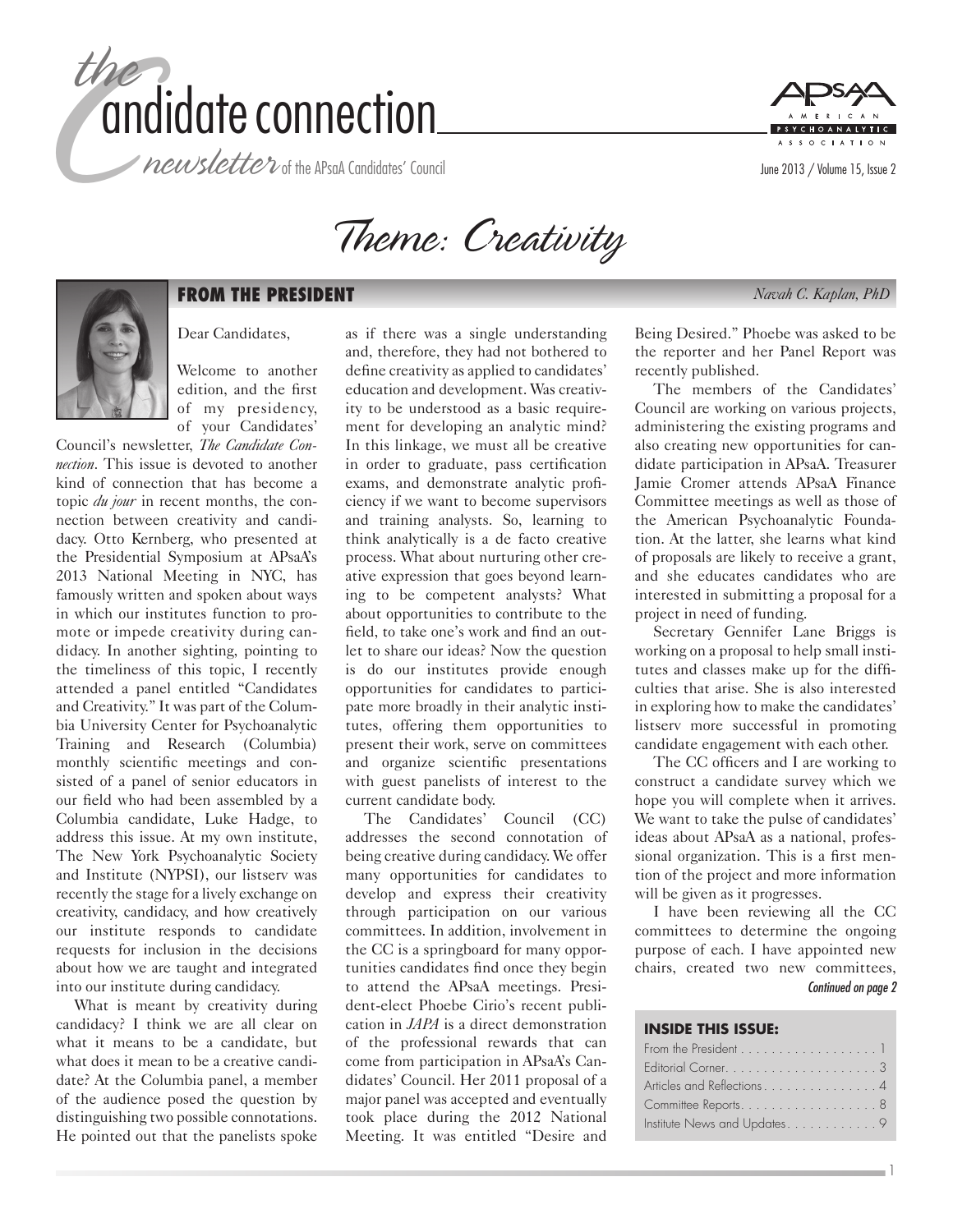# From the President *continued from page 1\_*

renamed one, and eliminated a few that had ceased to function and appeared to have lost relevancy. Most of the committees are open to new candidate involvement and all of the chairs welcome candidate inquiries. Following are the CC Committees and their chairs:

#### **Child and Adolescent Psychoanalysis** (Adam Libow):

Adam serves as candidate liaison to COCAA. You can read his article in this issue about his committee, and he welcomes interested candidates to join.

#### **Digital Media and Communications** (Anton Babushkin):

Anton has worked on creating a Facebook page for candidates at his institute (Michigan Psychoanalytic Institute) and is very interested in improving communication for candidates. He and the CC are in the process of identifying what those communication needs are. He is very happy for interested candidates to join him in this work.

## **Education Committee**

(Navah C. Kaplan):

Due to a last minute need to replace the chair of this committee just prior to the January meeting, I was appointed by COPE chair Harriet Wolfe to chair our COPE Candidates' Study Group on Issues of Candidacy. We held our second meeting this past January, honing in on the broad topic of creativity and candidacy. The Study Group is actively seeking new members as well as a new chair, since my present role is to bridge a gap.

**IPSO Liaison** (Deisy Cristina Boscan): Deisy encourages candidates to make use of the Visiting Analyst Program which provides candidates the opportunity to visit institutes around the world and be hosted by local analysts, making the travel affordable. She encourages candidates to expand their analytic participation beyond North America to the world. The IPA meeting in Prague this July will have IPSO Pre-Congress events. I am told that, as lovely as our Candidate parties have been, we have not truly partied until we see how it is done IPSO-style.

#### *New:* **Master Teacher Award** (Valerie Golden):

This project under development will be an award for exceptional teaching as judged by candidates. Those who receive the award will be invited to have their teaching recorded. The plan is to create an archive available to future generations of candidates to experience the teaching style of the legendary Master Teachers.

#### **Newsletter** (Holly Crisp-Han

and Marian Wiener-Margulies): Holly and Marian are beginning their term as co-editors of the newsletter with this edition. I will let them speak to you in their own words in this issue.



#### *New:* **Policies and Procedures** (Angela Retano):

This replaces the old By-Laws Committee, a misnomer the current title corrects. Angela has experience and interest in the structure and procedures used by organizations for the benefit of serving its members. Because the CC does not have legal standing and obligations, the rules we live by, unlike by-laws, are easily revised by the present leadership. Angela has undertaken a review of our current rules by which we govern the CC to see if they require change.

# **Scientific Paper Prize and**

**Writing Workshop** (Sabina Preter): This is Sabina's second year chairing this committee. I refer you to her article in this issue, and I encourage you to submit your work for consideration of the prize.

#### **Scientific Programs and Training** (Sarah Lusk):

Sarah is working on the programming for the 2014 National Meeting in NYC. Anyone who is interested in submitting an idea, please contact Sarah.

#### *New:* **Social Issues Committee** (Alexandria Sawicki):

Alexandra initiated this committee when she requested to become the candidate representative to Prudy Gourguechon's Social Issues Department. We hope to develop many opportunities for candidate participation on this committee. Prudy invites candidates to request a formal appointment to any of the committees within her department. Contact Alexandria to answer questions and for more information.

I look forward to working with all the enthusiastic, passionately involved and creatively productive candidates mentioned here. I invite all of you not yet involved to join us. The Candidates' Council needs your participation, and APsaA needs an influx of present generation candidates who will become the next leaders and creative contributors to psychoanalysis.  $\triangle$ 

Navah C. Kaplan, PhD President, Candidates' Council

APsaA Candidates' Council Navah Kaplan, *President* Phoebe Cirio, *President-elect* Gennifer Lane Briggs, *Secretary* Jamie Cromer, *Treasurer*

The Candidate Connection Newsletter of the APsaA Candidates' Council Holly Crisp-Han, *Co-Editor* Marian Wiener-Margulies, *Co-Editor*

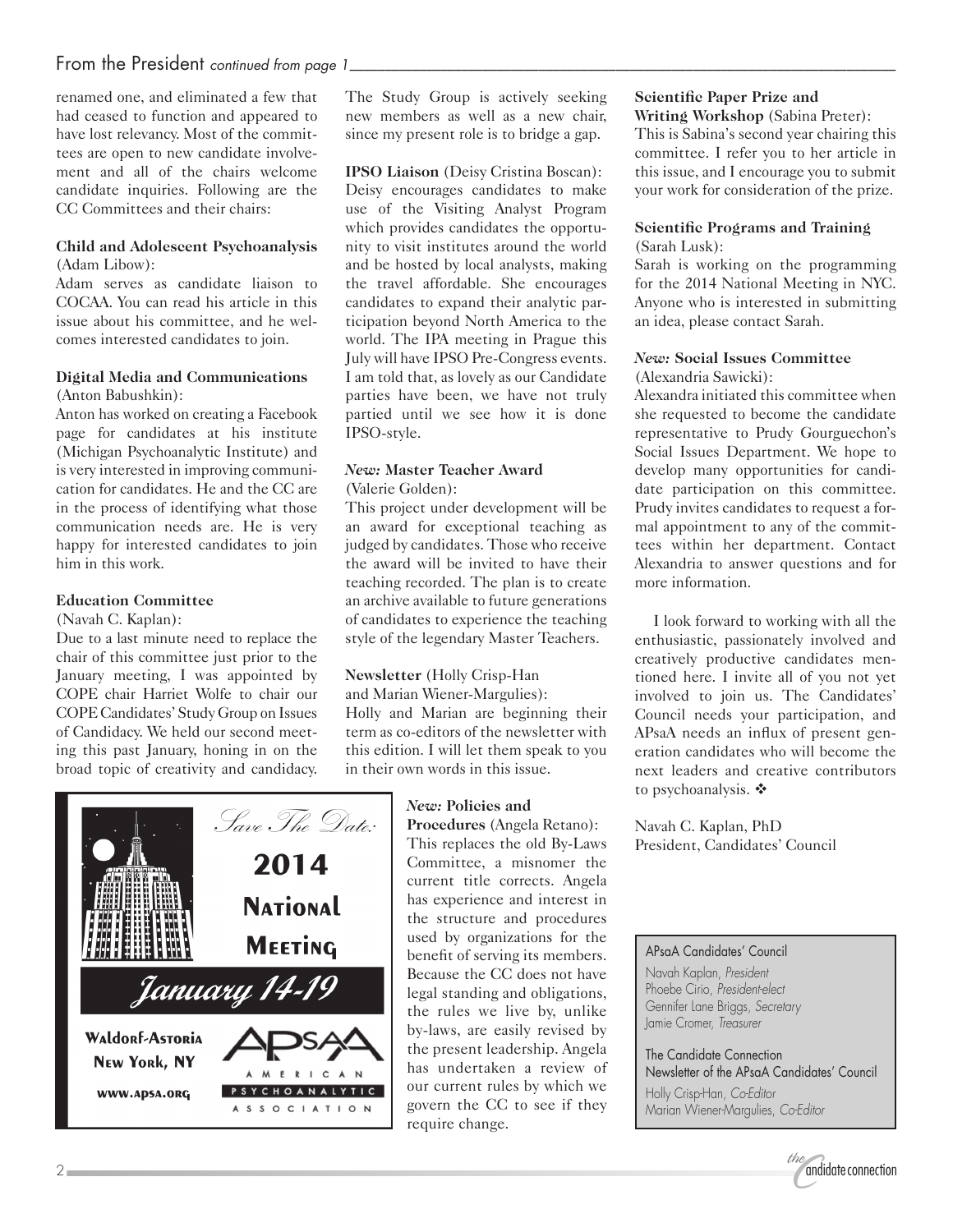



Welcome to the Spring 2013 issue of *The Candidate Connection*. The theme of this issue, "Creativity," was inspired by Candidates' Council President Dr. Navah Kaplan's consideration of ideas of creativity and candidacy, as well as by a recent panel discussion developed and moderated by Luke Hadge, PhD, an advanced candidate at the Columbia University Center for Psychoanalytic Training & Research. The panel was entitled "Creativity During Candidacy: Revisiting Kernberg's '30' and Looking Forward" and was presented at the Association for Psychoanalytic Medicine. Panelists included Robert Glick, MD, Otto Kernberg, MD, Eric Marcus, MD, Robert Michels, MD, and the panel was moderated by Dr. Hadge. We thankfully credit Dr. Kaplan, Dr. Hadge and the panelists for their consideration of this topic, as well as thank all of the contributors to the newsletter for their thoughtful perspectives. It is our hope

to encourage ideas about creativity and raise questions about how it is experienced in analytic training and in our analytic work. We all share a similar developmental path, though as trainees we are scattered throughout the country, and creativity is a constant aspect of our academic and clinical work.

As we focus on our own creative endeavors in our work and lives, we have several articles and poems, which represent multiple perspectives on the topic. Navah Kaplan, PhD, addresses issues of creativity in her opening address as the President of the Candidates' Council, and also brings to our

**EDITORIAL CORNER** *Holly Crisp-Han, MD & Marian Wiener-Margulies, PhD*

attention important issues facing psychoanalytic trainees and updates us on her work as President. Marian Wiener-Margulies, PhD, one of the co-editors of *The Candidate Connection*, interviewed candidates and faculty members at four New York institutes—New York Psychoanalytic Society and Institute, the Columbia University Center for Psychoanalytic Training & Research, the Institute for Psychoanalytic Education affiliated with NYU Medical School, and the William Alanson White Institute—for their perspectives on creativity. In this issue she writes the first part of a three-part series on her findings regarding creativity. In addition, Lynne Gillick, PhD, shares a poem entitled *Change*, a complex reflection of movement, pain, and change. Lucy Prager, LCSW describes her experience in a writing class at IPE that has spurred her development as an analytic writer.

In the time leading up to this Spring 2013 issue, our country has faced violence and uncertainty in the wake of the recent bombings at the Boston Marathon. We have wished for understanding and have grieved for those who were lost and injured. Our friends, colleagues, and families in Boston continue to mourn and heal.

Oren Messeri, MD, a candidate in New York at the Columbia Center for Psychoanalytic Training and Research, shares some of his poems, both in a collection of poetry in response to the Boston Marathon, and a reflection about his analytic work, in the poem *Silence*.

Included in this edition of *The Candidate Connection* are updates and perspectives from several institutes around the country, including a diverse range of news and personal perspectives, along with current educational and training opportunities. You will find contributions from Jesse A. Goodman, MD of the Berkshire Psychoanalytic Institute, M. Carole Drago, LICSW of PINE Psychoanalytic Center in Boston, Lucy Prager, LCSW of the Institute for Psychoanalytic Education in New York, and Holly Crisp-Han, MD of the Center for Psychoanalytic Studies in Houston. In addition, committees of the Candidates' Council have share their reports, including news from the Committee on Child and Adolescent Analysis by Adam Libow, MD, the Scientific Program and Training Committee by Sarah Lusk, PhD, and the APsaA Candidates' Council Scientific Paper Prize by Sabina E. Preter, MD, PhD. Dr.

> Navah Kaplan also presents an update regarding the work of COPE.

> Finally, we would like to introduce ourselves as the co-editors of *The Candidate Connection*. Marian Wiener-Margulies, PhD is a candidate at the Institute for Psychoanalytic Education (IPE) in New York, New York, and Holly Crisp-Han, MD is a candidate at the Center for Psychoanalytic Studies (CFPS) in Houston, Texas. We invite your ideas and articles for future issues, and we hope to work with all of you to generate a newsletter that can encourage collaboration and sharing amongst candidates across the organization.  $\mathbf{\hat{z}}$



Chair, Candidates' Council Scientific Paper Prize (E) sepreter@gmail.com

Supported by grants from the American Psychoanalytic Foundation Committee and APsaA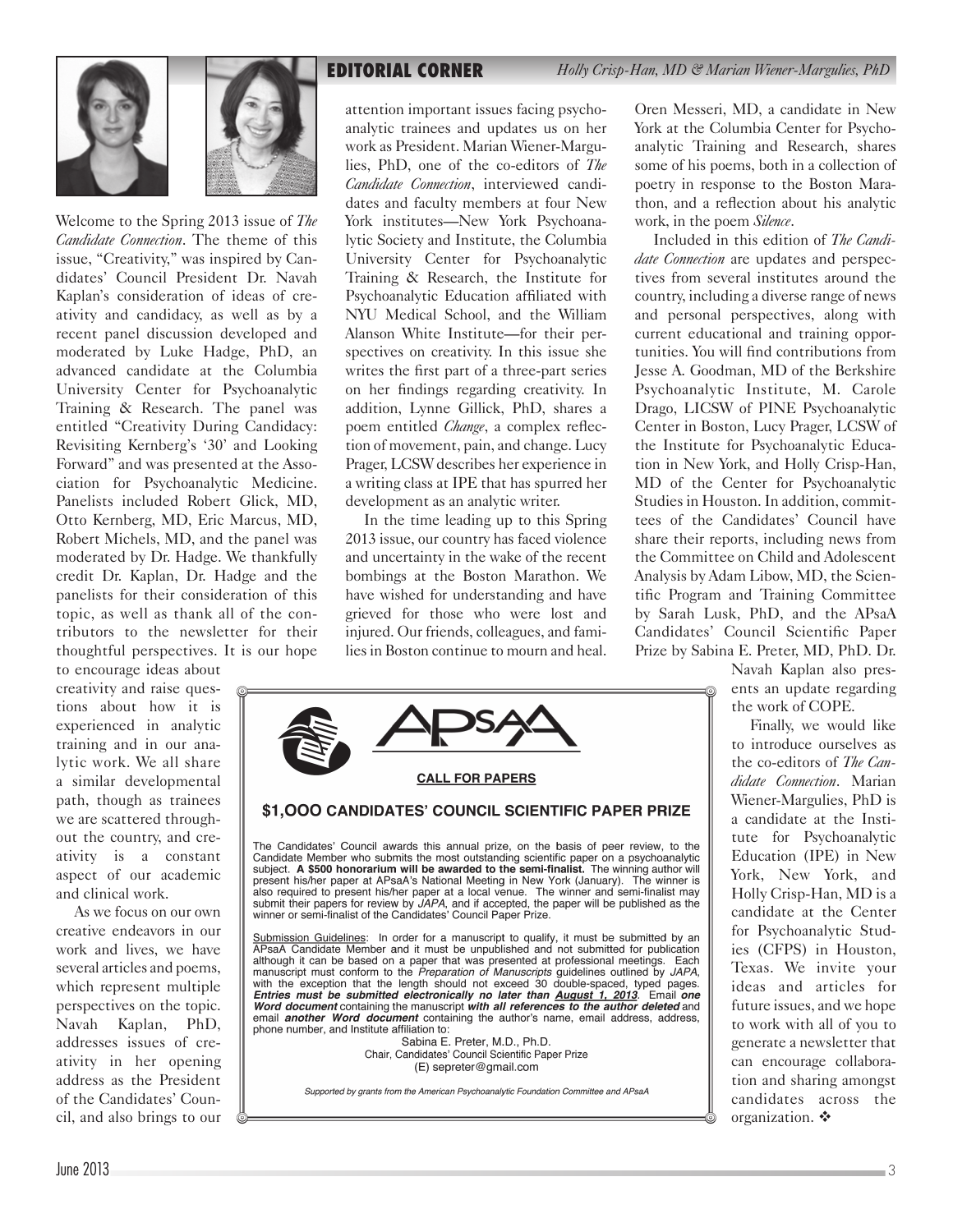# **Creativity During Candidacy**

## *Marian Wiener-Margulies, PhD*

Creativity can mean many things to many different people. For Phyllis Greenacre, MD, creativity is "the capacity for or activity of making something new, original or inventive, no matter in what field." In her classic 1959 paper, "Play in Relation to Creative Imagination" she stresses that creativity is not just the making of a product, but a product that has the characteristic of originality. As a candidate, and as someone who has interviewed several fellow candidates and senior analysts, I have come to find that the training process for candidates inspires creativity, laying a foundation for further creative growth. While some emphasize the importance of mastering the discipline first before candidates can express much in the way of creativity, others find that many candidates begin to express themselves creatively from the very start. This article is the first in a three-part series on creativity and candidacy. In this first part, I explore the question, What is creativity during candidacy? In part two, I will explore the similarities between play and creativity, and in the third and final part, I will focus on factors that either foster or inhibit creativity.

thought about this topic which, after all, focused on them. I was not alone. Columbia psychoanalytic director Marcus pointed out to candidates present that the senior analysts and educators on the panel should really be the ones in the audience while the panel itself should be filled with candidates talking about their ideas about creativity. "Candidates are the future, and you need to let us know what you need," and, he added, "you need to let yourselves know what you need."

Creativity during candidacy, in my mind, begins with one's own training analysis, where you dare to delve deeply, where you embark on a voyage that collapses past, present and future, and you have no idea, really, where you'll end up. Being in my own analysis, with a few years under my belt, I've felt a growing sense of freedom to share my innermost thoughts and feelings. Analysis provides this wonderful invitation to express oneself as freely as possible with the hope and expectation that something good will come of it. This freedom to express oneself opens windows for creativity. I believe a good analysis provides the foundation for creative expression. While

*Creativity during candidacy, in my mind, begins with one's own training analysis, where you dare to delve deeply, where you embark on a voyage that collapses past, present and future, and you have no idea, really, where you'll end up.*

This article was inspired by a recent panel discussion entitled "Creativity during Candidacy: Revisiting Kernberg's '30' and Looking Forward." Luke Hadge, PhD, an advanced candidate at the Columbia University Center for Psychoanalytic Training and Research (Columbia) conceptualized and moderated the panel of prominent analysts from Columbia which included Otto Kernberg, MD, Robert Glick, MD, Eric Marcus, MD and Robert Michels, MD. I felt stimulated by the panel discussion but left wanting to hear from candidates what they

creativity lies within, one's analysis helps bring it out. Accompanying this candidate on her never-ending journey to know herself is her fellow journey-manwise-elder-analyst. His curiosity, interest, rapt attention, and nonjudgmental stance provide the necessary fuel for this voyage inward. The analyst might say things the candidate's family and friends will not, and he will not say things they will. He will never take sides, remain always on the sideline but is ever present, sometimes in view, mostly not. What, then, could be more creative than this process where two minds meet, almost daily, facing demons and ghosts from one's past, occasional intruders into the present, with the intent of examining, understanding, and expanding one's mind, to describe just some of what goes on in the analytic endeavor. And where else can one be on both sides of the couch but in a training analysis?

But what do others think? To explore the topic of creativity further, I decided to talk to the analytic community of candidates and seasoned analysts. I contacted candidates and senior analysts from four leading NYC institutes: Columbia University Center for Psychoanalytic Training and Research (Columbia), Institute for Psychoanalytic Education affiliated with NYU School of Medicine (IPE), New York Psychoanalytic Society & Institute (NYPSI) and the William Alanson White Institute of Psychiatry, Psychoanalysis & Psychology (WAWI).

Richard Weiss, MD, dean at NYPSI, is one of the many analysts who holds the belief that it is difficult for most analytic candidates to be creative until they've been doing analysis for some time. "Only then are they comfortable enough in the analytic setting to do the work in a less self-conscious way and have the intellectual space to think about their own ideas." Likewise, Anne Erreich, PhD, training and supervising analyst at IPE, agreed that learning the discipline is a necessary prerequisite. She said candidates need to have a "deep appreciation of the subject matter of psychoanalysis to be creative." Seasoned analysts are not alone in this belief. Dan Zimmerman, MD, third year candidate at Columbia, agrees with this view. He sees creativity during candidacy as "somewhat premature" given that "the candidate needs to first absorb so much during training with its many requirements." Alphonse Osinski, MD, a third year candidate at IPE, has a similar take on the timing of creativity. Grateful for the "many experienced minds" he's been privileged to sit with

*Continued on page 5*

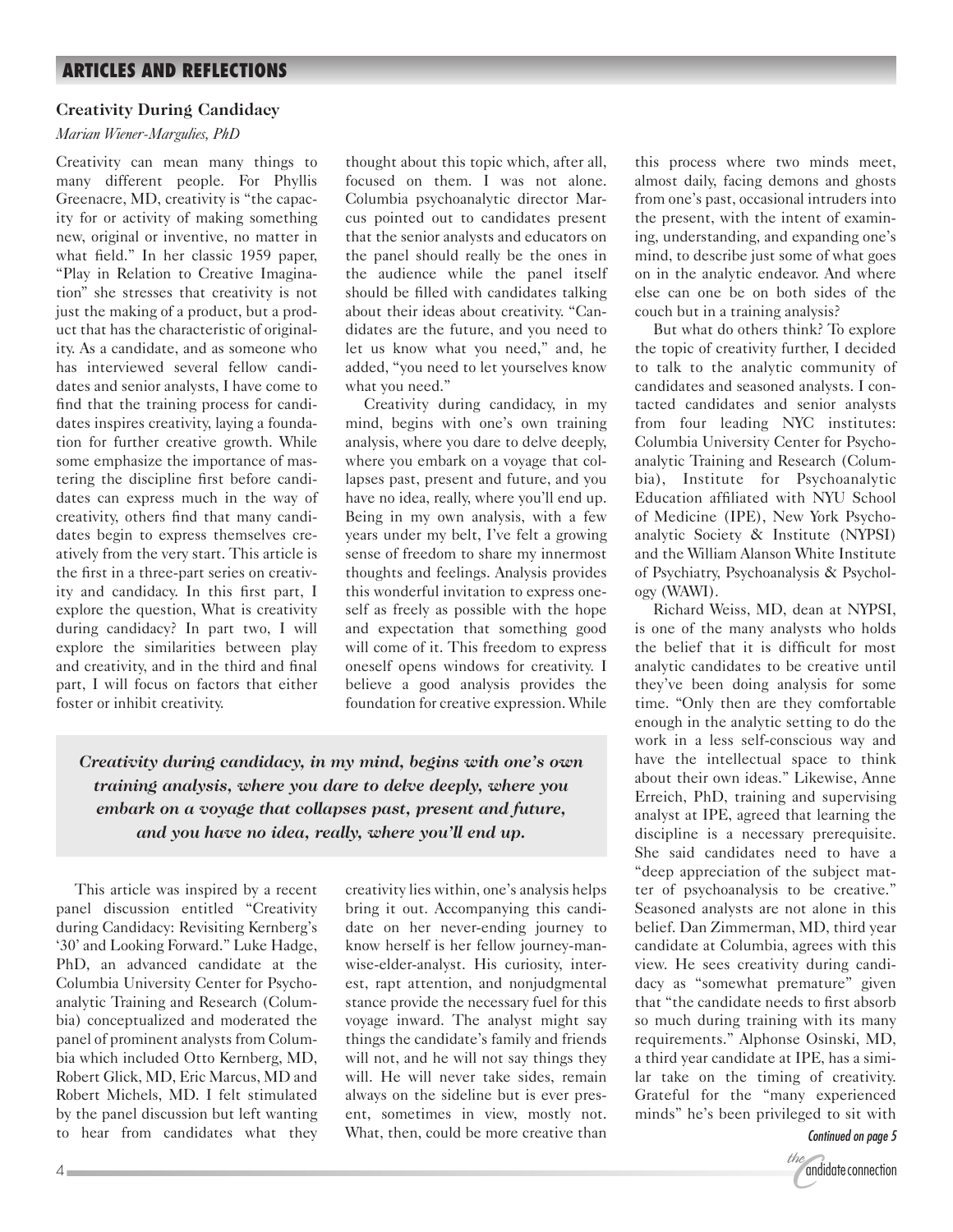for the past several years, he's content for now "to take in what they have to tell me." In that sense, he said, "the question of my creativity is premature."

Theodore Jacobs, MD, training and supervising analyst at NYPSI and IPE, has learned from personal experience just how creativity can be sparked during candidacy. In his case, necessity was the mother of invention. Jacobs recalls the intensity of his struggle to understand his own countertransference feelings with his patients. At the time, no-one could help him make sense of his feelings so "left to my own devices, I had to think deeply about what came up, especially memories of mine that were evoked by patients' material and that helped elucidate their communications." He said people were too afraid back then to acknowledge their countertransference feelings. "If they did, they'd be told, 'it's a personal problem; take it up with your analyst!'" Jacobs defines creativity as "making use of the known to arrive at the novel." He finds that "Models of people who think out of the box and don't follow standard formulations and ways of thinking typify creative people."

Edgar Levenson, MD, training and supervising analyst at the WAWI, considers "the analytic process to be an extreme example of creativity contained by the frame. You create an atmosphere of genuine exchange." In fact, he likens the analytic process to one of the most creative processes of all: writing. "The goal of therapy," he said, "is not to get things clear but rather to unpack the patient's story by free association and inquiry. Make it unclear and some clarity emerges from that." Similarly, in the writing process, "The writer might struggle for a while, then put his piece away for a few days and when he returns to it, his head puts it together." Another part of the creative process is being able to sit with uncertainty, to be open to not knowing and letting things unfold in due course. Levenson believes that an essential ingredient "is the capacity to hold onto things that don't fit together and tolerate non-closure." Continuing, he said, "Something emerges on its own. This will allow something to pop into

your head like when you're having an Aha! moment."

For Navah Kaplan, PhD, a fifth year candidate at NYPSl, "Creativity is only possible when I give myself permission to speak." Creativity does not take hold of her immediately, but rather unfolds in a progression. She first allows her thoughts to speak to her. She then shares her thoughts with friendly others (supervisors, classmates, etc.), then discloses them in a broader arena, perhaps asking a question or making a comment at a symposium, and finally, "I throw caution to the wind and speak in print." Reflecting some more, Kaplan added, "Being creative in the world requires some degree of bravery, being willing to risk negative feedback, and to survive to try again." Susan Fine, PsyD, an advanced candidate at IPE, views creativity during candidacy as "the freedom to develop my own style and voice as an analyst." Fine said that "creativity is enhanced when one's mind is open, so that one can think about one's own work with patients and about themselves as an evolving analyst." Philip Rosenbaum, PhD, a second year candidate at WAWI also finds this to be the case. He said, "It's about listening to and creating your own voice within the context of all the other voices," He has found that creativity has to do with "coming up with your own way of thinking about things and creating your own synthesis of ideas both in terms of theory and practice."

Candidates and analysts, alike, have found their creativity with their patients unleashed by a supportive and creative supervisor. Michels recalls an experience with a supervisor while training as a psychotherapist. "I had a seriously disturbed patient whom I was seeing in psychotherapy and who wanted to lie on the couch. I said 'no,' thinking that should be for psychoanalytic patients only. As she was insistent, I brought this up with my supervisor. He said, 'let her lie on the couch. It will make her feel important and special.' He added, 'you can always talk about what it means to her, what does she want.'" Michels remarked, "I found what my supervisor said was eminently reasonable and that I was being unreasonably rigid."

Marianne Goldberger, MD, a training and supervising analyst at NYPSI and IPE, also recalls an important lesson she learned from her supervisor Paul Gray, MD. "During one session, I said to him, I can't imagine saying this…His response was, 'How come there's anything you can't imagine?'" Goldberger continued, "At the moment, I felt stupid, but ultimately, what he said has been very helpful." "That's creativity!"

While some analysts and candidates expressed their belief that creativity is not in much evidence during training but more likely to be expressed after one has mastered the discipline and has been doing analysis for some time, other analysts are quick to point out the many ways that candidates express creativity. They publish original papers, present cases at local and national meetings, participate in candidate committees and organize candidate-run meetings. In spite of these different views, I think all would agree that whatever creative sparks get set off during one's candidacy, continued investment in the work and in the field will foster greater creativity over time. One never stops learning and as long as one has a sense of wonder and curiosity, is imaginative, willing to try new things, and think out of the box to name just a few of the qualities of a creative mind, creativity will continue to unfold and flower.

As we, as candidates, knit together our own clinical and training experiences, I hope we continue to be creative in our work and in our lives. We are on this shared journey of discovering what's within ourselves and how to use it in creative and caring ways to help our patients find their individual voice and their own creative sparks. I look forward to sharing with you in part two of this article how play and creativity are intimately connected during candidacy and beyond—and in part three, ways that might foster or inhibit creativity during candidacy. I invite both candidates and graduate analysts to share your thoughts on this next topic. Feel free to write me at marian6225@gmail.com (by August 1 for part two).  $\mathbf{\hat{v}}$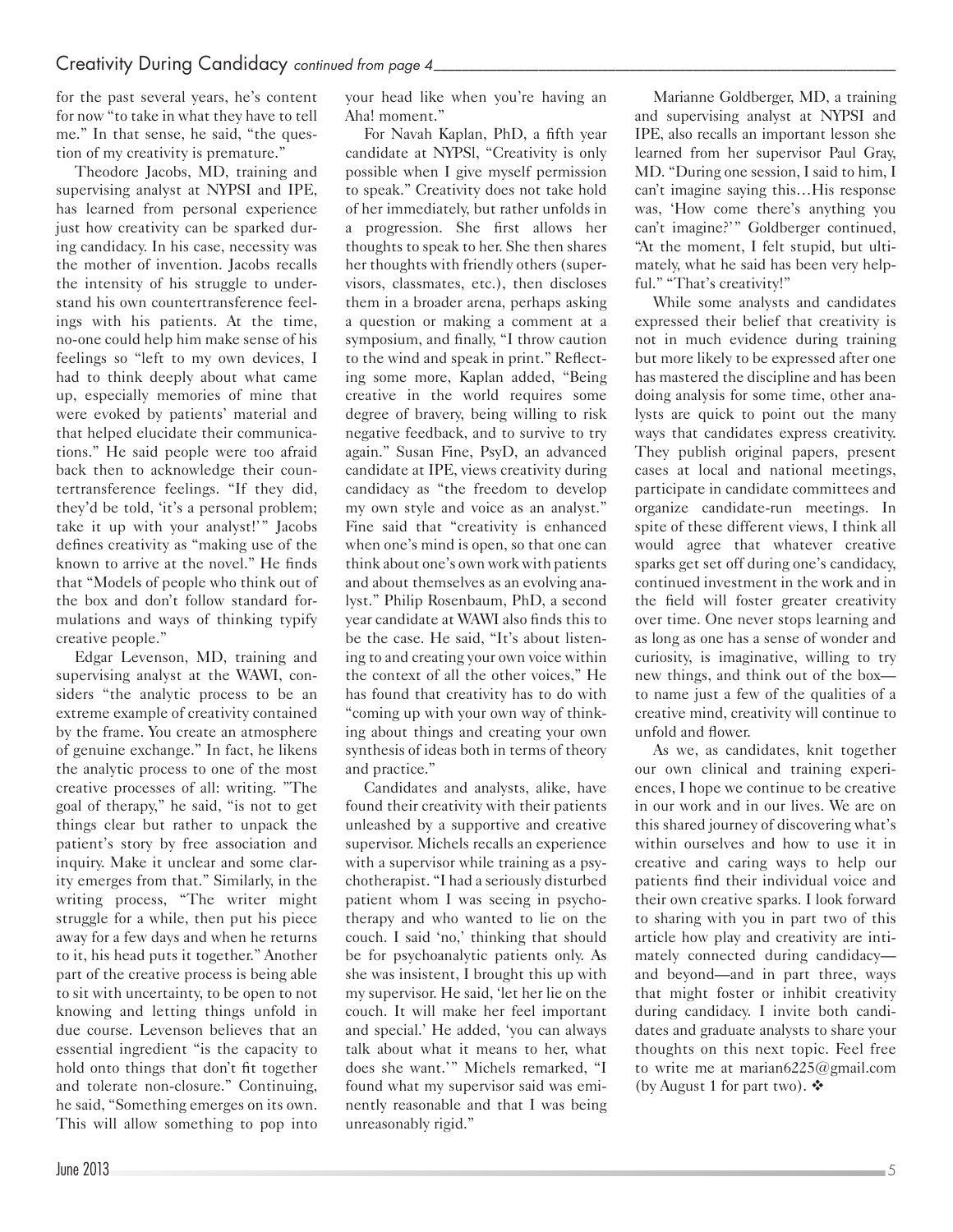#### March 19, 2013

#### **Change**

Change is hard; the wheels start turning. Movement taking me somewhere new. Where will I go; where will I be; What is my destiny?

Many unknowns, too many to count, fear is dancing about. I see it out there, when it's lurking in here; Closer than I would like. I put it out there as though something to fear when nothing is really there. My mind is amiss with sadness so deep, close to despair I feel.

No one knows the pain I hold; Pain I cannot control. Change is so foreign; what are you saying? I wish it a simple hand. Complex it is, with numerous shades, many of them not even gray.

Color abound eases the dark, and reveals a path with light; I see a way, now that it's day to travel and find what is there. Lonely at heart with these moments apart knowing you are no longer there. What should I do? A good place to start, a question to open a gate.

A feeling of calm; not so bad; Looking around like an owl so still. Reflection of light, reveals my plight so dear, the one I did not want near. Have a nice day, he always would say, tomorrow's another day.

Change is good, it helps you to grow; Outside and inside meet. First they greet, maybe not so sweet, but down the street they go. Found each other like old friends, a moment of truth prevails.

*Lynne Gillick, PhD Denver Institute for Psychoanalysis Colorado Springs, Colorado*

# **Analytic Writing**

*Lucy Prager, LCSW Institute for Psychoanalytic Education New York*

The Institute for Psychoanalytic Education affiliated with NYU School of Medicine (IPE), located in New York City, has a large number of wonderful faculty and candidates. This spring, I was fortunate to take a course on clinical case writing for second year candidates which was launched for the first time this year.

For this class, students were asked to bring to the first meeting a written description of a clinical moment of interest to us. We were asked to make our classmates feel as if they were there with us in the room, to bring to life both our patient's experience and our own. Each week we would read the current draft of our vignettes to our teachers and peers and get wonderful critiques which greatly enriched our work. In conjunction with our writing assignment, we were given reading assignments that contained ideas as to how to improve our clinical writing.

Our teachers, Jenny Stuart, PhD, and Marty Silverman, MD, two of the finest IPE faculty members worked long hours editing our drafts to provide very helpful feedback. This feedback not only allowed our writing to improve but also gave us great insight into our clinical cases. One article we read was Susan Furman's *The Write Of Passage From Candidate to Analyst: The Experience of Writing Analytic Process*. Furman describes how the writing process helped consolidate her analytic training by adding a depth of understanding of the analytic process.

I watched my peers and myself struggle as we were required to write draft after draft and read aloud our work. Knowing we needed to present in class Saturday morning led me on more than one occasion to spend long hours Friday night preparing a draft that would make my experience with my patient come alive for my classmates. It was a labor of love and I one of the most valuable experiences I have had thus far in a first rate program.  $\mathbf{\dot{\cdot}}$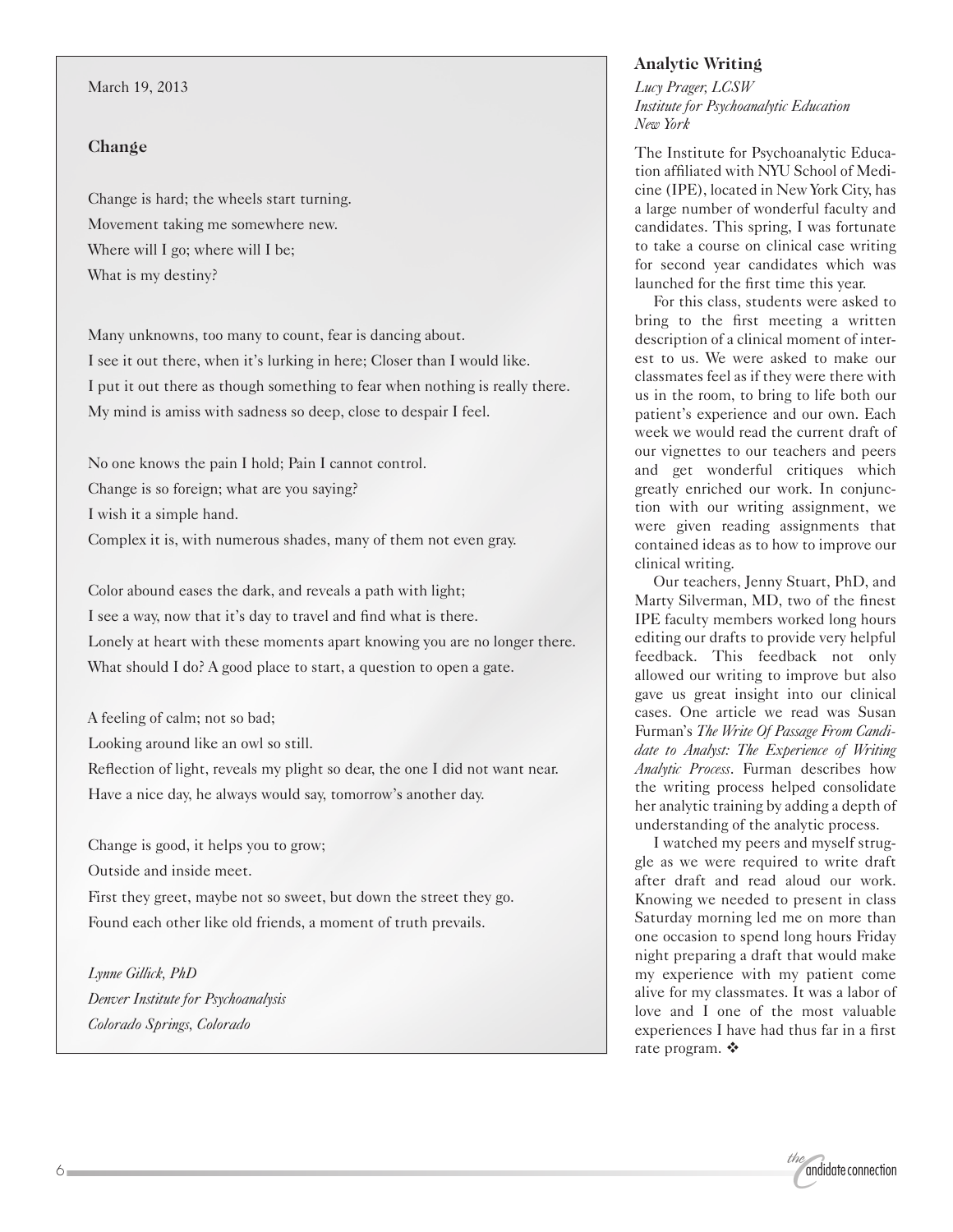*The following poems were written by Oren Messeri, MD, a candidate in New York at the Columbia Center for Psychoanalytic Training and Research.*

# **SILENCE, a countertransference poem**

silence in the silence my mind wanders away

quiet in the quiet my heart yearns for a ray

empty desolation I cannot feel the heat

frigid awful coldness from my head down to my feet

patient at long distance she is still so far away

inside something stirring then that something gives away

alive I can feel it my mind bathed in deep blue sea

bion klein and ogden look inside ah reverie

*oren messeri*

# **boston marathon 2013**

rippling muscles fast beating heart blood flowing sweetly a perfectly running system

muscles torn heart broken losing blood quickly perfection gone in an instant

*oren messeri*

## **bombs in boston**

bombs in boston not revolution april fifteen twenty thirteen

blue and green shoes yellow shirt, orange shorts sweaty from a fight well fought

but then come the sounds unexpected unimaginable though by now nothing is

shrapnel through flesh even these muscles can't withstand this kind of assault

blue, green, yellow, orange once vibrant colors overwhelmed by dark red and blackness

*oren messeri*

# **living through history**

living through history we who survive the story is ours to see if we're alive

chechen brothers in USA came here for a life did you see the news today boys caused much strife

lock down suburbia anxiety grips here comes disturbia hope nobody flips

law enforcement says captured the manhunt is done watch tvs enraptured for now we have won

living through history there's no time to rest this story is ours you see stay tuned for the rest

*oren messeri*

#### **same as it ever was**

It is as it has always been Same as it ever was Violence enters into peace And the world turns upside down

*oren messeri*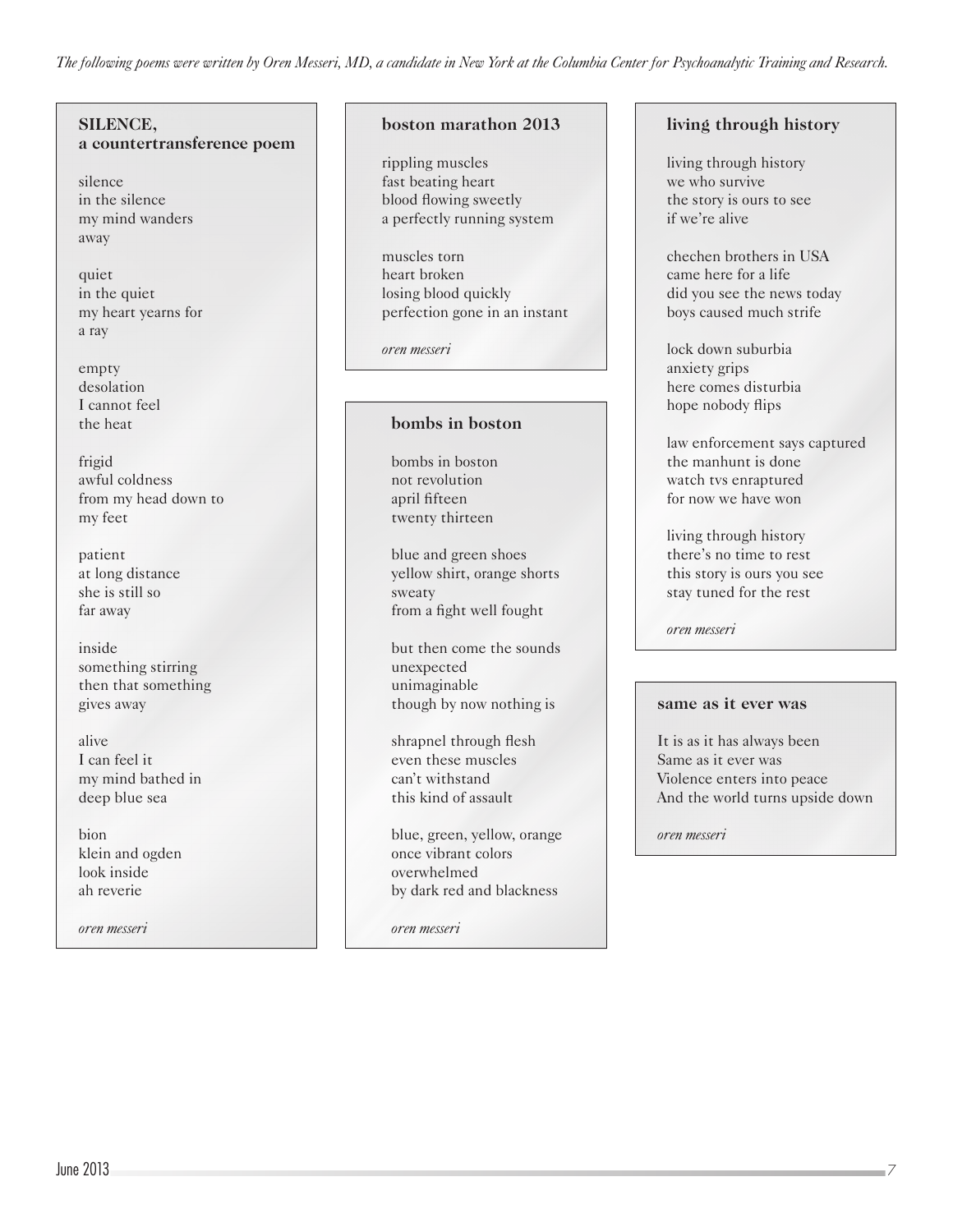# **COMMITTEE REPORTS**

# **Child and Adolescent Analysis Committee**

*Adam Libow, MD Chair, Child and Adolescent Analysis Committee, APsaA Candidates' Council New York Psychoanalytic Institute*

The Child and Adolescent Analysis Committee is looking to expand its role within the candidate organization with an increased emphasis on outreach and program development. Over the past two years, the chair of this committee has had the opportunity to serve on APsaA's Committee on Child and Adolescent Analysis (COCAA) and thereby learn about child analytic training and initiatives across the country and within APsaA. This year the committee is hoping to develop a cohort of candidates who are currently enrolled or about to begin child analytic training. Potential projects include developing social outreach and educational programming around the APsaA summer and winter meetings specifically geared toward child candidates and those considering child analytic training. Please contact the committee chair at adam.libow.md $@$ libow.net should you be interested in further involvement.

## **Scientific Programs and Training Committee**

*Sarah Lusk, PhD Chair, Scientific Programs and Training Committee, APsaA Candidates' Council PINE Psychoanalytic Center Boston, MA*

The Scientific Programs and Training Committee for the APsaA Candidates' Council works to develop and implement programming for the APsaA winter meetings in January. At this point, ideas for the January 2014 meeting are in development. The committee would welcome suggestions for topics of interest. The working idea right now is a Panel on Supervision: How we use it and what is useful. Another idea in consideration is a Panel on Working with Transference. There is also a Candidate to Candidate Discussion Group, in which a Candidate presents clinical material and invites group participation and discussion.

Please contact Sarah Lusk at 617-999- 8078 or sllusk8@gmail.com if you would like to contribute ideas to the programming.

## **APsaA Candidates' Council Scientific Paper Prize—A Dual Opportunity: Win a Prize and Improve your Psychoanalytic Writing, Creatively!**

*Sabina E. Preter MD, PhD Chair, APsaA Candidates' Council Scientific Paper Prize*

We are fortunate to have another year ahead of us where we are able to offer the Candidates' Council Scientific Paper Prize, funded with a generous contribution of the American Psychoanalytic Foundation. The author of the winning paper will be awarded a prize of \$1000, and the semi-finalist an honorarium of \$500.

The 2012 paper prize competition showed a significant surge in quality and quantity of submissions: while the previous year there were no submissions meriting the prize, in 2012 there were seven submissions, all of excellent quality. The award winner was Alison Phillips, MD with her intriguing paper "A Path to No," in which Dr. Phillips examines the beneficial paternal "No" implicit in Freud's 1915 paper "Observations on Transference-Love" and she frames her discussion with clinical material from her first analytic control case. The semi-finalist was A. Chris Heath, MD with his interesting paper "On the therapeutic action of Placebo." Dr. Heath postulates in his paper that placebo responses are a type of conversion reaction and he frames his discussion with psychoanalytic case material. Dr. Heath has since submitted his paper to *JAPA* and describes ample and generous help by the journal editors in reworking his paper. He describes the feedback as "challenging and encouraging"—could there be a better learning experience?

The Scientific Paper Prize Session at the 2013 National Meeting was conceptualized as a combined presentation and discussion of Dr. Phillip's award winning paper, as well as a discussion of the writing process and how to write for publication. Alfred Margulies, MD, a senior analyst who is an experienced writer and author, was the discussant. In addition to discussing the prize-winning paper, Dr. Margulies aimed his remarks on how to prepare a paper for publication. With over 45 participants, the session had increased attendance from previous years and the audience made excellent use of the time allotted for discussion.

Plans for 2014 is to have the presentation and discussion of the 2013 awardwinning paper in January and to conduct a writing workshop at the Spring 2014 meeting in Chicago. Both sessions will have senior analysts who are experienced writers and editors available for discussion.

The Candidates' Council Scientific Paper Prize is a prime example of a program that encourages, fosters, and supports candidates' creativity. We hope you are inspired to submit your paper for this year's prize. Any candidate member of APsaA is eligible to apply. Please submit your paper, not published or submitted for publication, and no longer than 30 double-spaced pages. Please email it to sepreter@gmail.com, no later than August 1, 2013.

# **Candidates' COPE Study Group: Challenges of Training**

*Navah C. Kaplan, PhD Chair, Challenges of Training Study Group*

This is COPE's (Committee on Psychoanalytic Education) first Study Group to be run by candidates. A Study Group is composed of a limited number of members, in our case 12, each of whom makes a longitudinal commitment to attend group meetings and contribute to the work. Each group is centered on a psychoanalytic topic of interest with the aim of making a contribution to our field, either as a publication or in some teaching format. In the past, such groups could run for years. Harriet Wolfe, the current COPE chair, says groups may currently have much shorter lifespans. We had our second meeting this past January 2013 during APsaA's 2013 National Meeting at the Waldorf Astoria. Six candidate members of the group met, less than the twelve we started *Continued on page 9*

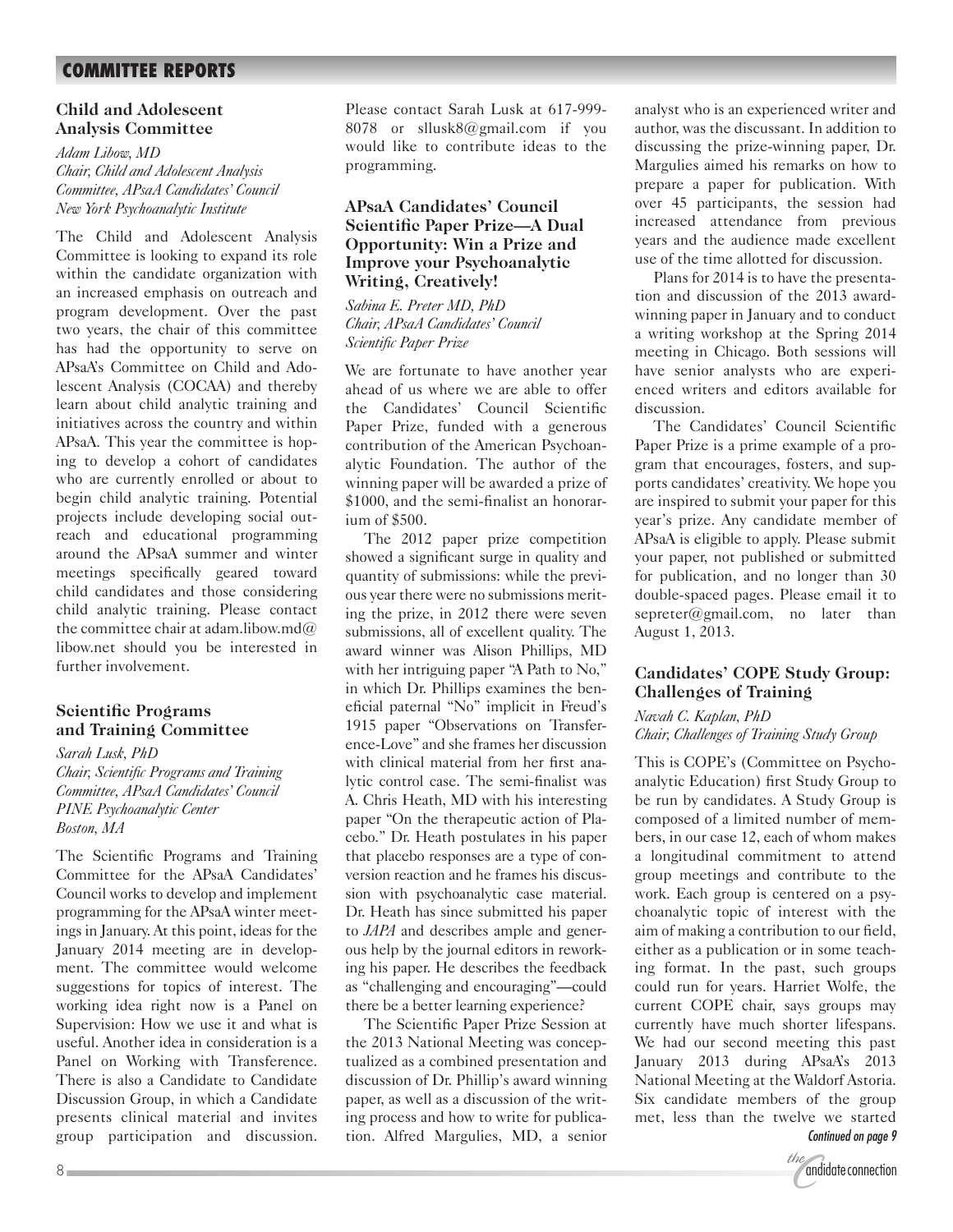with last June. Needless to say, we have openings for interested candidates who want to commit their time and energy to this study group.

In writing this article, I am indebted to Barbara Mosbacher for her summation of the meeting, which I have drawn upon in addition to my own notes. We began our meeting by brainstorming for ideas inspired by the title of our group. Specifically, what did we think were the "challenges of training" faced by candidates today? Some ideas we generated included studying the impact of age at entering candidacy; the pursuit of omnipotence, or becoming an analyst to

overcome childhood moments of uncontainment by a needed parent; the use of supervision, including impasses and the variety of supervisory experiences; the experience of and impact of boundary violations and boundary crossings in our development as analysts; how we chose our training analyst; the complexities of our relationships with our fellow candidates; and psychoanalysis as a Jewish way of thinking including making meaning from miniscule bits of information. The idea of studying the development/ acquisition of an analytic mind garnered the most enthusiasm among the group members. We considered which senior

analysts we might call upon in doing our research.

Candidate members of the study group must make a commitment to attend when it meets during the APsaA national meetings, usually twice a year in January in NYC and in June in changing locations across the United States (except this year when there will be no scientific meetings in June). In addition, there may be scheduled conference calls during the year in the interest of exchanging ideas and progressing with the project. Any candidate interested in joining, chairing or learning more may contact me at navahckaplan@gmail.com.  $\clubsuit$ 

# **INSTITUTE NEWS AND UPDATES**

# **The Berkshire Psychoanalytic Institute (BPI)**

*Jesse A. Goodman, MD Lenox, Massachusetts*

The Berkshire Psychoanalytic Institute (BPI) is a New Training Facility that matriculated its first candidates into training in 2003. We are unique among institutes for two reasons. First, the BPI is located in a rural area, and providing analysis in a rural area brings up unique issues related to confidentiality that are not relevant in urban areas. Second, the BPI provides an eclectic education because the faculty have been trained from a variety of institutes, including Chicago, Boston, and the New York Psychoanalytic and Columbia Psychoanalytic in New York. This Fall, candidate Anne Rocheleau, PhD, and faculty member Susan Sherkow, MD, created an Outreach Committee, and developed a Saturday morning conference series for local clinicians. The first conference on the intergenerational transmission of eating disorders, was very successful, and our second conference in May addresses sadomasochism in *50 Shades of Grey*. These conferences, we hope, will help introduce local clinicians to psychoanalytic thinking.

# **PINE Psychoanalytic Center**

*M. Carole Drago, LICSW Boston, Massachusetts*

There have been several changes this year in our candidate group at PINE Psychoanalytic Center. In June, 2012, Robin Gomolin, PsyD and Ned Graham, PhD, completed their requirements for graduation and will continue at PINE as faculty members. A second change is the welcome addition of Michele Deneys, MD, as a first year candidate.

Additional candidate news is that Sarah Lusk, PhD was named as the Chair of the Candidate Program Committee for the APsaA meetings. She created and chaired Discussion Group 38, titled, "Flying the Coop and Feeling Cooped Up: How to Establish an Analytic Process When There is Tension Between Reluctance and Engagement in the Dyad." Senior candidate Donna Mathias, MD, presented case material and Warren Poland, MD, acted as discussant. Sarah also generated the idea for the Candidates Forum, called, "Challenges in Getting Control Cases: It Only Feels Impossible". Lena Erlich, PsyD, was the chair of the forum where senior candidate M. Carole Drago, LICSW,

presented clinical material. Aisha Abbasi, MD, was the discussant.

This year PINE faculty member, Sarah Ackerman, Ph.D., received certification from The American Psychoanalytic Association. We look forward to her ongoing contributions.

In addition to analytic training, PINE continues to offer training in its Clinical Fellowship Program. This program is a unique psychotherapy training that offers thirty weeks of evening seminars and weekly supervision with PINE faculty. PINE fellows also receive membership in the PINE Society and can access PEP Web through PINE'S affiliation. In addition to providing excellent training this popular program helps to disseminate analytic thinking to a wider range of mental health professionals and academics.

Through the Scientific Meeting Program PINE continues to offer original and engaging topics of psychoanalytic interest to the larger community. For a full listing of recent and upcoming meetings, please consult PINE'S website at www.pineanalysis.org.

*Continued on page 10*